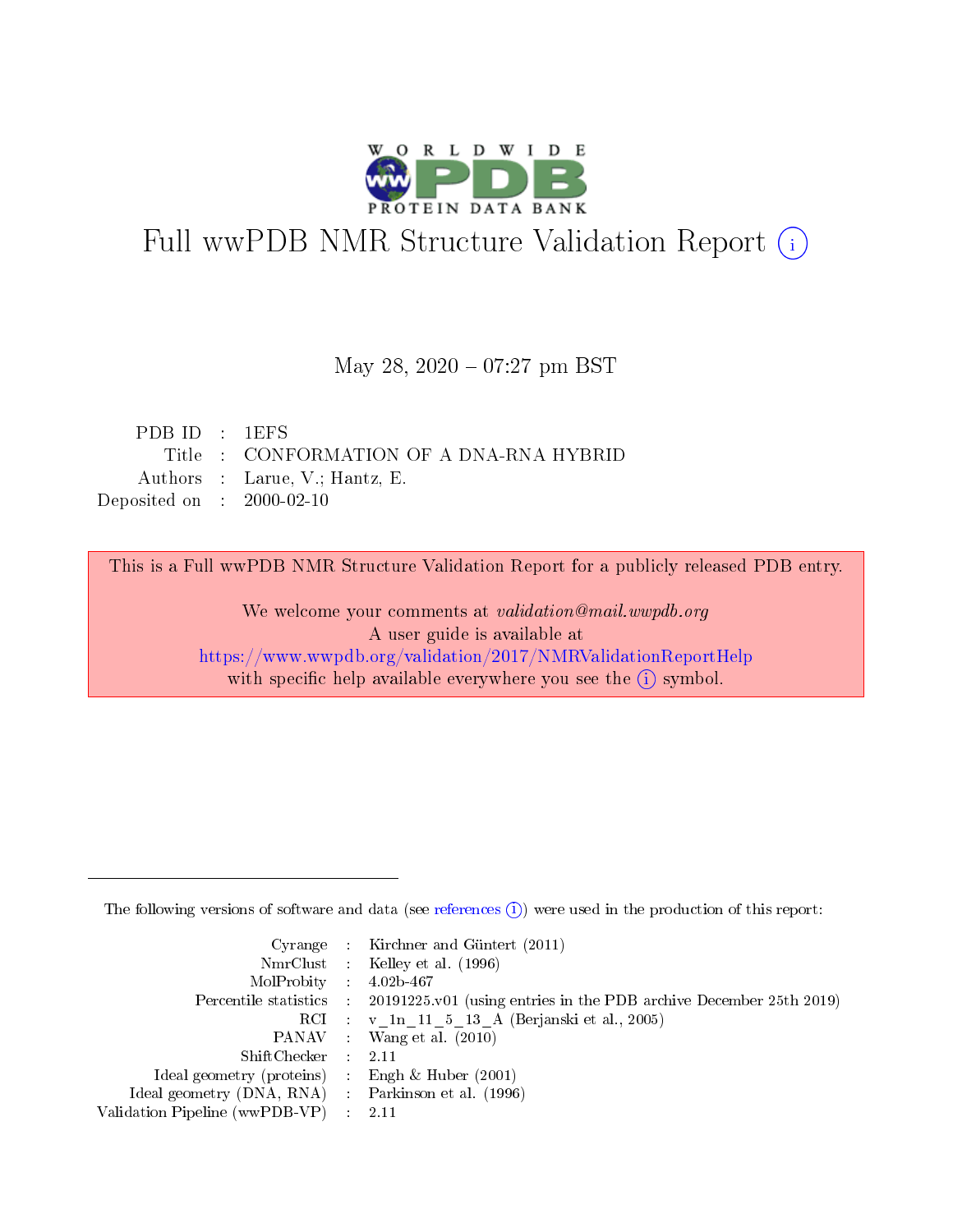## 1 [O](https://www.wwpdb.org/validation/2017/NMRValidationReportHelp#overall_quality)verall quality at a glance (i)

The following experimental techniques were used to determine the structure: SOLUTION NMR

The overall completeness of chemical shifts assignment was not calculated.

Percentile scores (ranging between 0-100) for global validation metrics of the entry are shown in the following graphic. The table shows the number of entries on which the scores are based.



RNA backbone | 4643 | 676

The table below summarises the geometric issues observed across the polymeric chains and their fit to the experimental data. The red, orange, yellow and green segments indicate the fraction of residues that contain outliers for  $\geq$ =3, 2, 1 and 0 types of geometric quality criteria. A cyan segment indicates the fraction of residues that are not part of the well-defined cores, and a grey segment represents the fraction of residues that are not modelled. The numeric value for each fraction is indicated below the corresponding segment, with a dot representing fractions  $\epsilon = 5\%$ 

| Mol | $\mid$ Chain $\mid$ Length |     | Quality of chain |
|-----|----------------------------|-----|------------------|
|     | 1 9                        | 38% | 62%              |
|     | 19                         |     | 100%             |

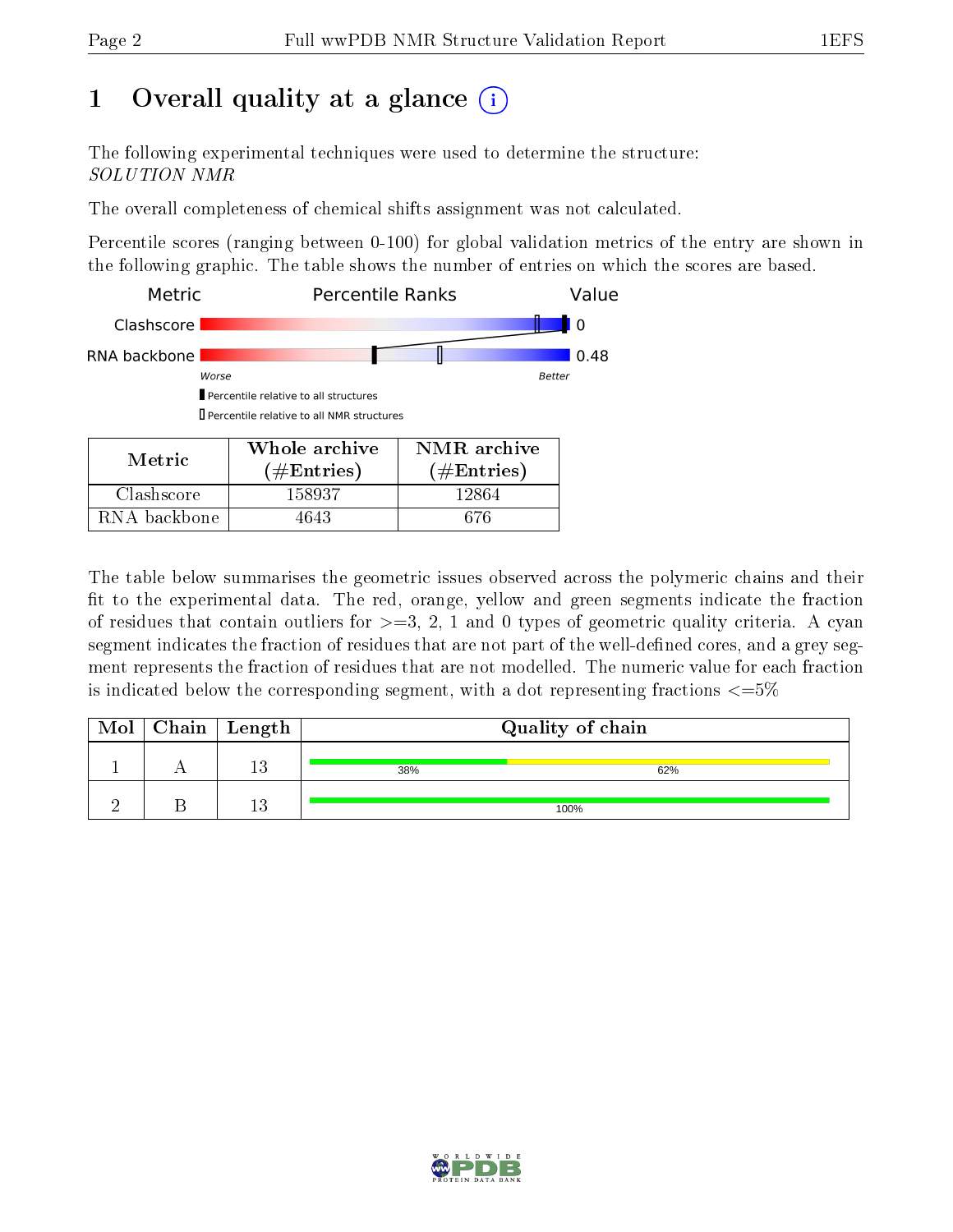### 2 Ensemble composition and analysis  $(i)$

This entry contains 10 models. This entry does not contain polypeptide chains, therefore identification of well-defined residues and clustering analysis are not possible. All residues are included in the validation scores.

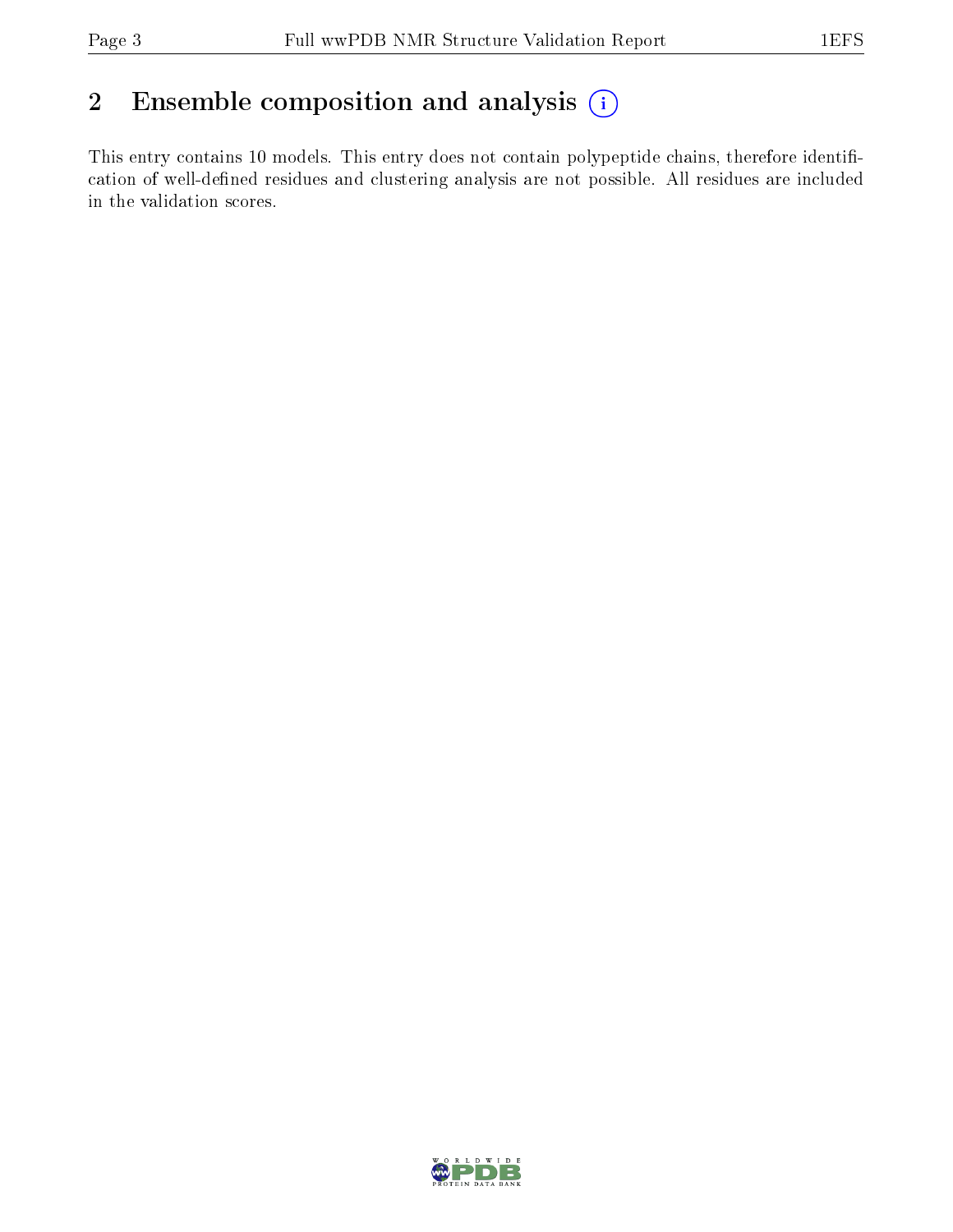## 3 Entry composition (i)

There are 2 unique types of molecules in this entry. The entry contains 812 atoms, of which 281 are hydrogens and 0 are deuteriums.

 Molecule 1 is a DNA chain called DNA (5'-D(\*GP\*AP\*GP\*AP\*GP\*GP\*AP\*AP\*GP\*AP\*  $GP^*AP^*A$ -3').

| Mol | Chain   Residues |                  | Atoms |     |    |  | $\operatorname{Trace}$ |  |
|-----|------------------|------------------|-------|-----|----|--|------------------------|--|
|     | ני ו             | $\mathrm{Total}$ |       |     |    |  |                        |  |
|     | ⊥∪               |                  | 130   | 144 | 65 |  |                        |  |

 Molecule 2 is a RNA chain called RNA (5'-R(\*UP\*UP\*CP\*UP\*CP\*UP\*UP\*CP\*CP\*UP\*  $CP*UP*C$ -3').

| Mol | Chain   Residues |                | Atoms            |         |     |    |  | race |
|-----|------------------|----------------|------------------|---------|-----|----|--|------|
|     |                  | $_{\rm Total}$ | $\mathfrak{c}$ : | H.      |     |    |  |      |
|     |                  | 393            |                  | 117 137 | -32 | 95 |  |      |

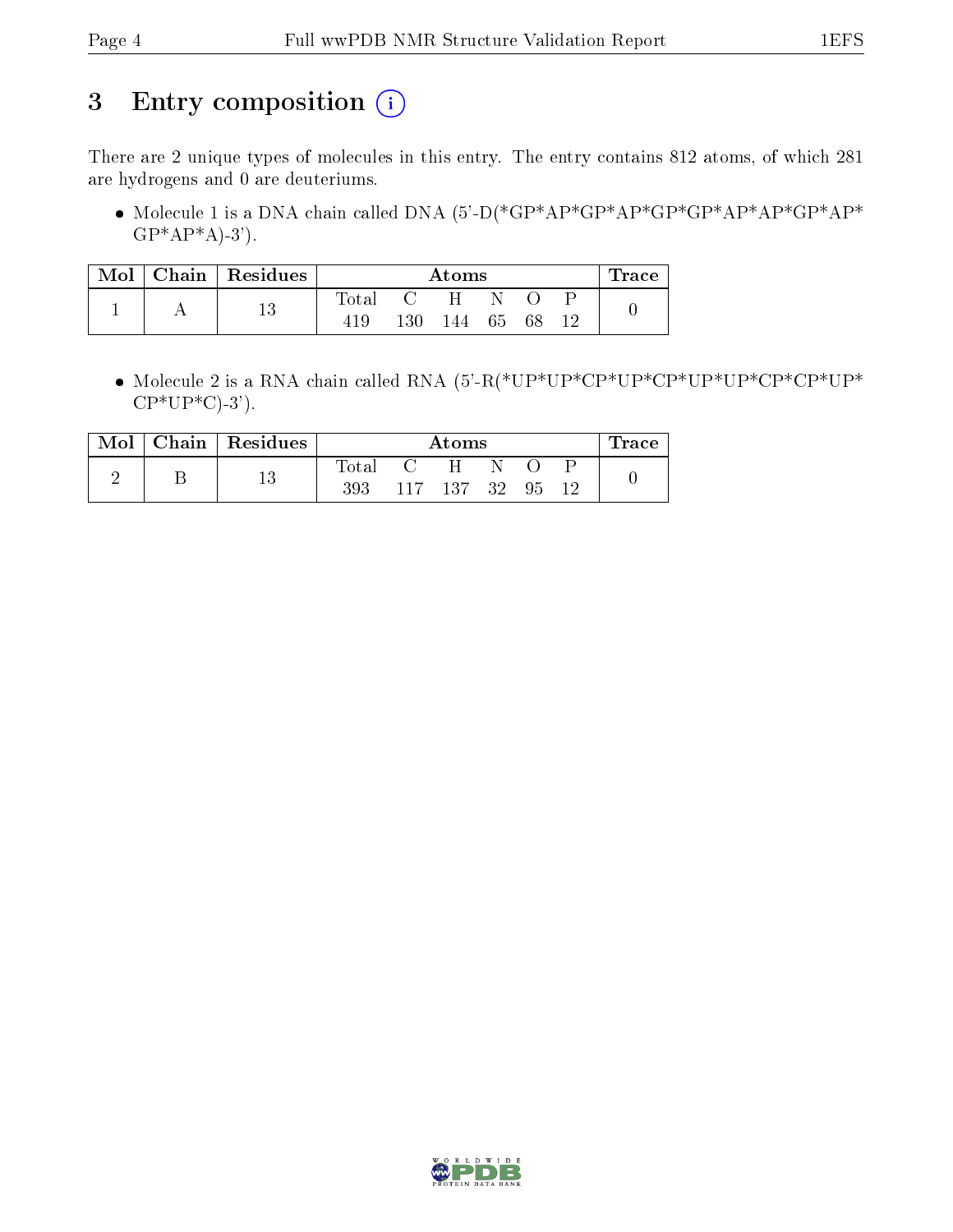## 4 Residue-property plots  $\binom{1}{1}$

### <span id="page-4-0"></span>4.1 Average score per residue in the NMR ensemble

These plots are provided for all protein, RNA and DNA chains in the entry. The first graphic is the same as shown in the summary in section 1 of this report. The second graphic shows the sequence where residues are colour-coded according to the number of geometric quality criteria for which they contain at least one outlier: green  $= 0$ , yellow  $= 1$ , orange  $= 2$  and red  $= 3$  or more. Stretches of 2 or more consecutive residues without any outliers are shown as green connectors. Residues which are classified as ill-defined in the NMR ensemble, are shown in cyan with an underline colour-coded according to the previous scheme. Residues which were present in the experimental sample, but not modelled in the final structure are shown in grey.

• Molecule 1: DNA  $(5)-P$ <sup>\*</sup>GP<sup>\*</sup>AP<sup>\*</sup>GP<sup>\*</sup>AP<sup>\*</sup>GP<sup>\*</sup>AP<sup>\*</sup>GP<sup>\*</sup>AP<sup>\*</sup>GP<sup>\*</sup>AP<sup>\*</sup>GP<sup>\*</sup>AP<sup>\*</sup>A)-3'

| Chain A: | 38% | 62%                                                                            |  |
|----------|-----|--------------------------------------------------------------------------------|--|
|          |     |                                                                                |  |
|          |     | • Molecule 2: RNA $(5^{\prime}$ -R(*UP*UP*CP*UP*CP*UP*UP*CP*CP*UP*CP*UP*C)-3') |  |

| $\overline{\phantom{0}}$<br>$ -$ | 100%<br>----- |
|----------------------------------|---------------|
|                                  |               |

There are no outlier residues in this chain.

### 4.2 Scores per residue for each member of the ensemble

Colouring as in section [4.1](#page-4-0) above.

#### 4.2.1 Score per residue for model 1

• Molecule 1: DNA (5'-D(\*GP\*AP\*GP\*AP\*GP\*GP\*AP\*AP\*GP\*AP\*GP\*AP\*A)-3')

| Chain A:                                | 46%              | 54% |  |
|-----------------------------------------|------------------|-----|--|
| <mark>eg g</mark><br><mark>공일음질용</mark> | <mark>'옆溫</mark> |     |  |
|                                         |                  |     |  |

• Molecule 2: RNA (5'-R(\*UP\*UP\*CP\*UP\*CP\*UP\*UP\*CP\*CP\*UP\*CP\*UP\*C)-3')

Chain B:

100%

There are no outlier residues in this chain.

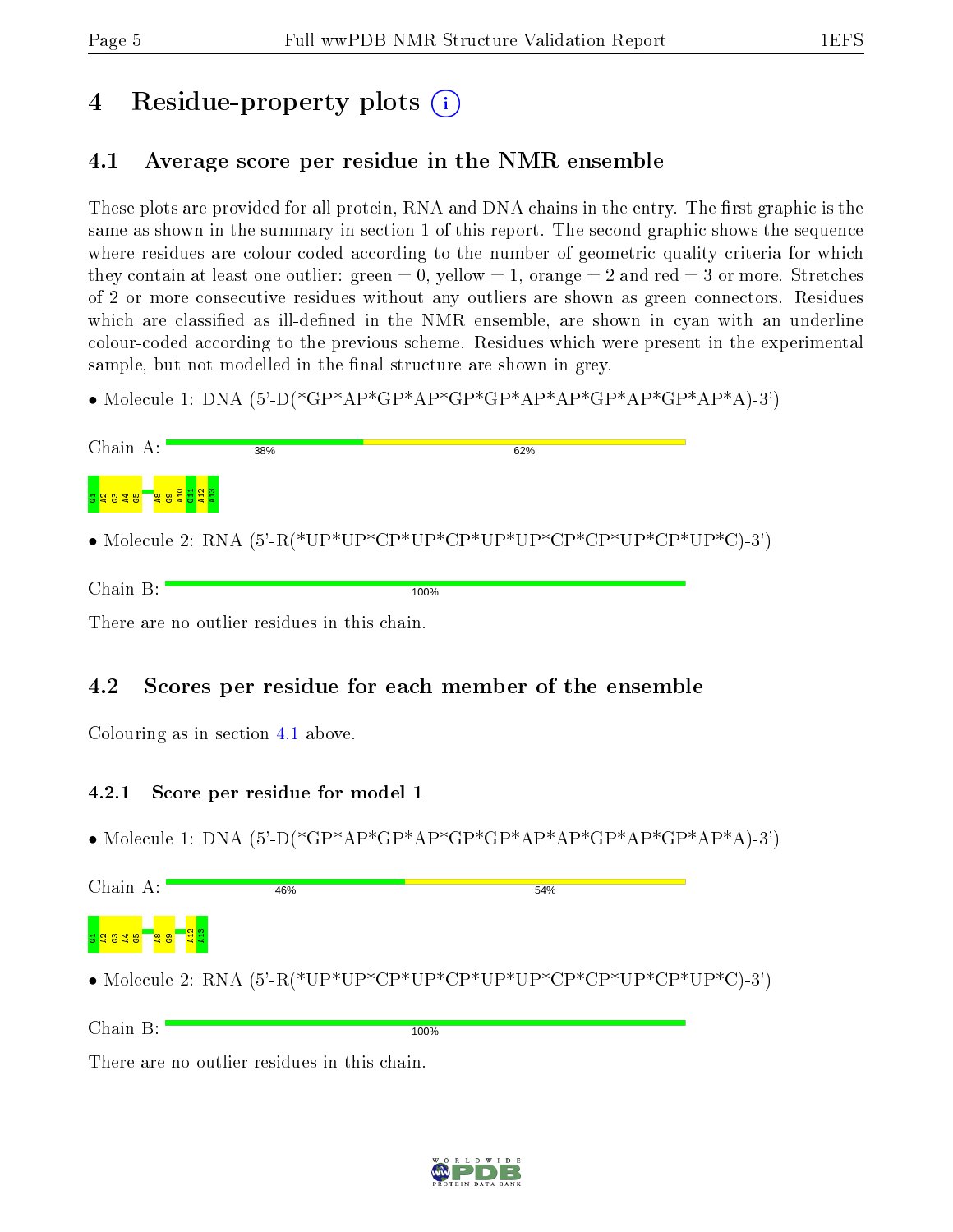#### 4.2.2 Score per residue for model 2

• Molecule 1: DNA (5'-D(\*GP\*AP\*GP\*AP\*GP\*AP\*AP\*AP\*GP\*AP\*GP\*AP\*A)-3')

| Chain A:    | 46%                                                                                                                                                                                                                                                                                                                                                                                                     | 46%  | 8% |
|-------------|---------------------------------------------------------------------------------------------------------------------------------------------------------------------------------------------------------------------------------------------------------------------------------------------------------------------------------------------------------------------------------------------------------|------|----|
| 5 Q 8 Q 8 B |                                                                                                                                                                                                                                                                                                                                                                                                         |      |    |
|             |                                                                                                                                                                                                                                                                                                                                                                                                         |      |    |
| Chain B:    |                                                                                                                                                                                                                                                                                                                                                                                                         | 100% |    |
|             | There are no outlier residues in this chain.                                                                                                                                                                                                                                                                                                                                                            |      |    |
| 4.2.3       | Score per residue for model 3                                                                                                                                                                                                                                                                                                                                                                           |      |    |
|             | • Molecule 1: DNA $(5^{\circ}\text{-D}({^*}\text{GP}^*\text{AP}^*\text{GP}^*\text{AP}^*\text{GP}^*\text{AP}^*\text{AP}^*\text{AP}^*\text{CP}^*\text{AP}^*\text{CP}^*\text{AP}^*\text{AP}^*\text{AP}^*\text{AP}^*\text{AP}^*\text{AP}^*\text{AP}^*\text{AP}^*\text{AP}^*\text{AP}^*\text{AP}^*\text{AP}^*\text{AP}^*\text{AP}^*\text{AP}^*\text{AP}^*\text{AP}^*\text{AP}^*\text{AP}^*\text{AP}^*\text{$ |      |    |
| Chain A:    | 38%                                                                                                                                                                                                                                                                                                                                                                                                     | 62%  |    |
| 338         | <mark>្ទ្ធទទទួ</mark> ងនឹ                                                                                                                                                                                                                                                                                                                                                                               |      |    |
|             |                                                                                                                                                                                                                                                                                                                                                                                                         |      |    |
| Chain B:    |                                                                                                                                                                                                                                                                                                                                                                                                         | 100% |    |
|             | There are no outlier residues in this chain.                                                                                                                                                                                                                                                                                                                                                            |      |    |
| 4.2.4       | Score per residue for model 4                                                                                                                                                                                                                                                                                                                                                                           |      |    |
|             |                                                                                                                                                                                                                                                                                                                                                                                                         |      |    |
| Chain A:    | 54%                                                                                                                                                                                                                                                                                                                                                                                                     | 46%  |    |
|             |                                                                                                                                                                                                                                                                                                                                                                                                         |      |    |
|             |                                                                                                                                                                                                                                                                                                                                                                                                         |      |    |
| Chain B:    |                                                                                                                                                                                                                                                                                                                                                                                                         | 100% |    |

There are no outlier residues in this chain.

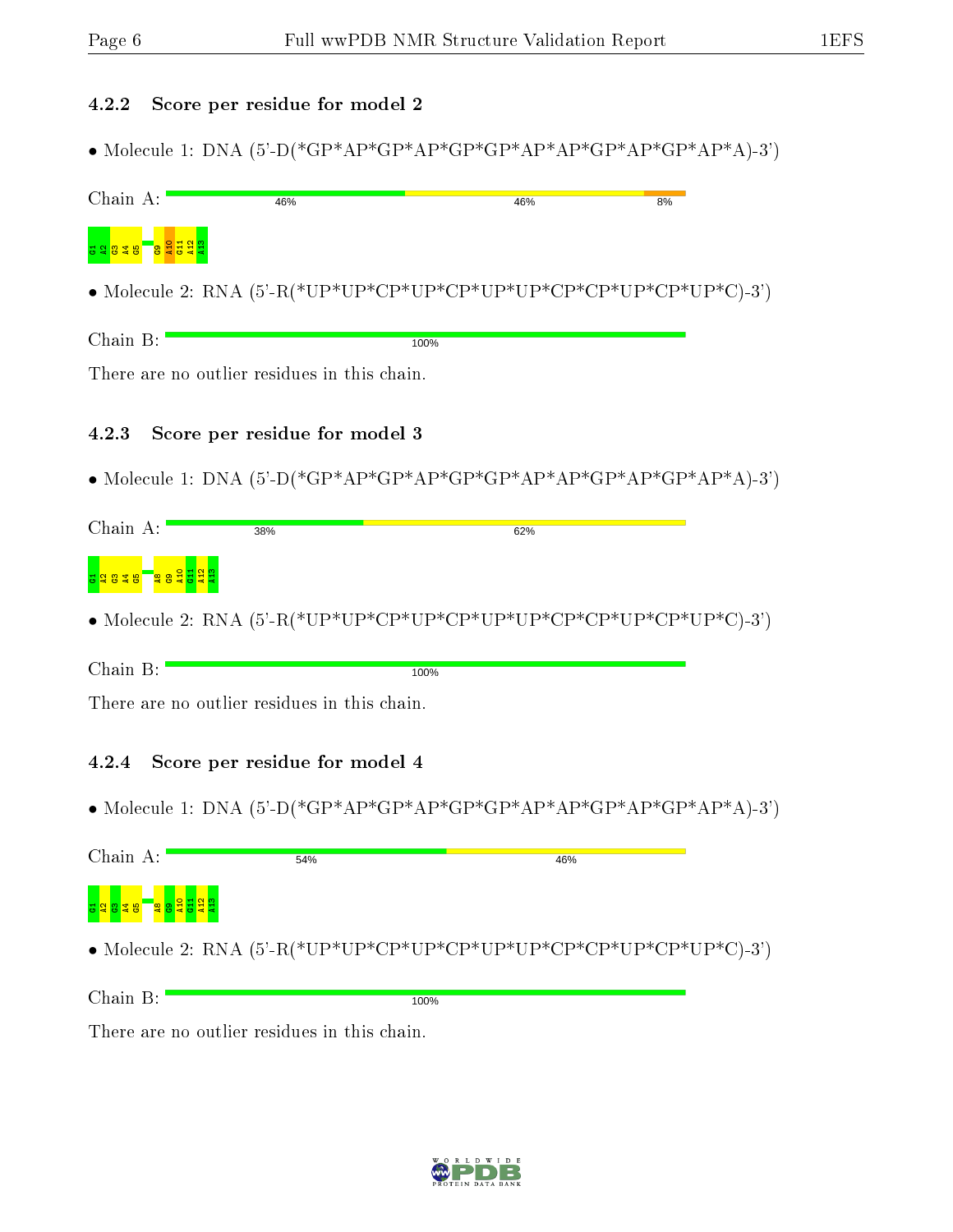#### 4.2.5 Score per residue for model 5

• Molecule 1: DNA (5'-D(\*GP\*AP\*GP\*AP\*GP\*AP\*AP\*AP\*GP\*AP\*GP\*AP\*A)-3')

| Chain A:                             | 31%                           |                                              | 69%                                                                                                                                                                                                                    |  |
|--------------------------------------|-------------------------------|----------------------------------------------|------------------------------------------------------------------------------------------------------------------------------------------------------------------------------------------------------------------------|--|
| d 8 <mark>8 5 3 9 5 5 5 5 5 5</mark> |                               |                                              |                                                                                                                                                                                                                        |  |
|                                      |                               |                                              |                                                                                                                                                                                                                        |  |
| Chain B:                             |                               | 100%                                         |                                                                                                                                                                                                                        |  |
|                                      |                               | There are no outlier residues in this chain. |                                                                                                                                                                                                                        |  |
| 4.2.6                                | Score per residue for model 6 |                                              |                                                                                                                                                                                                                        |  |
|                                      |                               |                                              | • Molecule 1: DNA $(5^{\circ}\text{-D}({^*}\text{GP}^*\text{AP}^*\text{GP}^*\text{AP}^*\text{GP}^*\text{AP}^*\text{AP}^*\text{AP}^*\text{CP}^*\text{AP}^*\text{CP}^*\text{AP}^*\text{AP}^*\text{AP}^*\text{AP}^*)$     |  |
| Chain A:                             | 31%                           |                                              | 69%                                                                                                                                                                                                                    |  |
|                                      |                               |                                              |                                                                                                                                                                                                                        |  |
|                                      |                               |                                              |                                                                                                                                                                                                                        |  |
| Chain B:                             |                               | 100%                                         |                                                                                                                                                                                                                        |  |
|                                      |                               | There are no outlier residues in this chain. |                                                                                                                                                                                                                        |  |
| 4.2.7                                | Score per residue for model 7 |                                              |                                                                                                                                                                                                                        |  |
|                                      |                               |                                              | • Molecule 1: DNA $(5^{\circ}\text{-D}({^*}\text{GP}^*\text{AP}^*\text{GP}^*\text{AP}^*\text{GP}^*\text{AP}^*\text{AP}^*\text{AP}^*\text{CP}^*\text{AP}^*\text{CP}^*\text{AP}^*\text{AP}^*\text{AP}^*\text{AP}^*)-3')$ |  |
| Chain A:                             | 54%                           |                                              | 46%                                                                                                                                                                                                                    |  |
|                                      |                               |                                              |                                                                                                                                                                                                                        |  |
|                                      |                               |                                              |                                                                                                                                                                                                                        |  |

Chain B: 100%

There are no outlier residues in this chain.

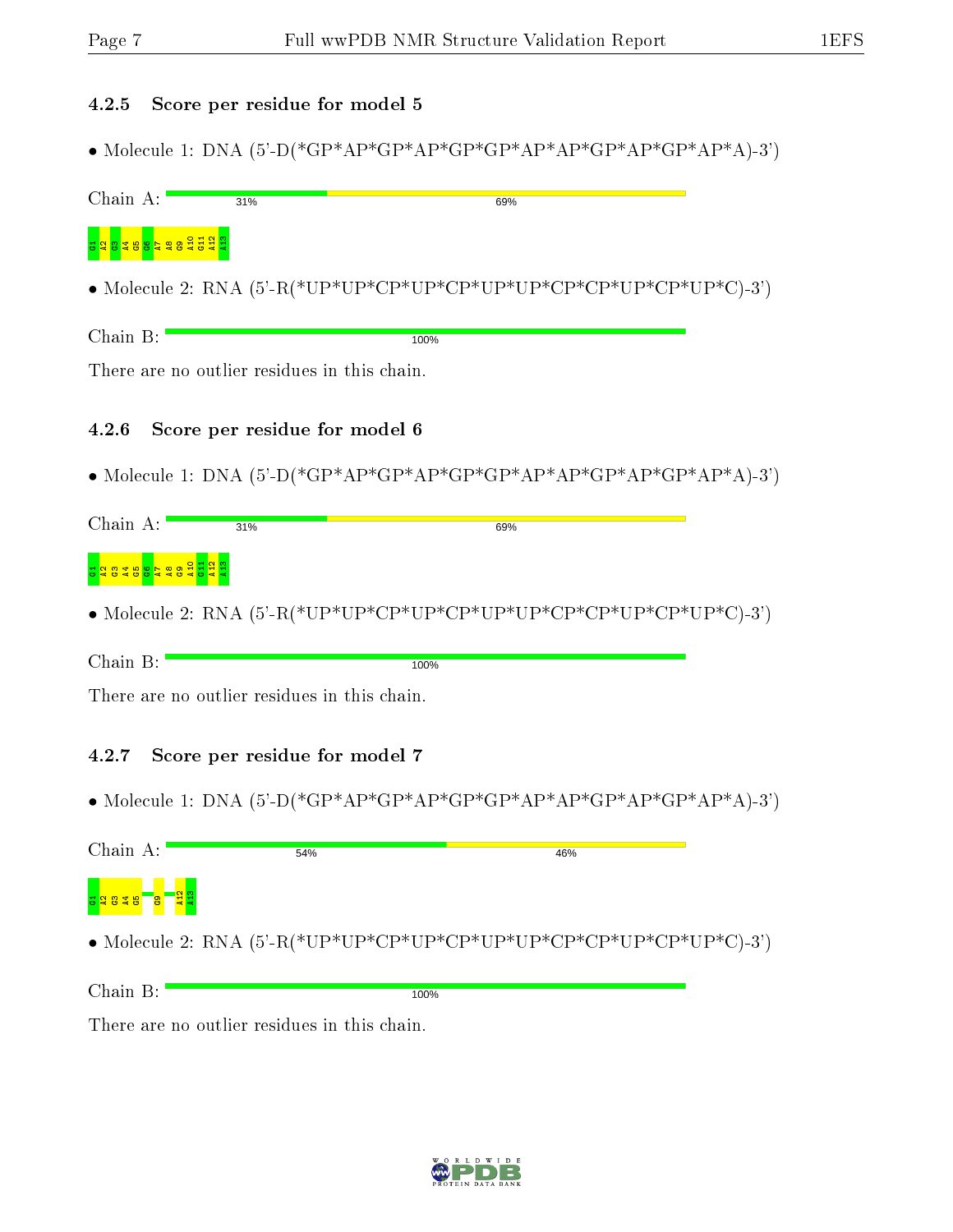#### 4.2.8 Score per residue for model 8

• Molecule 1: DNA (5'-D(\*GP\*AP\*GP\*AP\*GP\*AP\*AP\*AP\*GP\*AP\*GP\*AP\*A)-3')

| Chain A:                                     | 31%                            |      | 69%                                                                                                                                                                                                                |  |
|----------------------------------------------|--------------------------------|------|--------------------------------------------------------------------------------------------------------------------------------------------------------------------------------------------------------------------|--|
| <mark>្ទាំនិន្ននិទ្ធិ និ</mark>              |                                |      |                                                                                                                                                                                                                    |  |
|                                              |                                |      |                                                                                                                                                                                                                    |  |
| Chain B:                                     |                                | 100% |                                                                                                                                                                                                                    |  |
| There are no outlier residues in this chain. |                                |      |                                                                                                                                                                                                                    |  |
| 4.2.9                                        | Score per residue for model 9  |      |                                                                                                                                                                                                                    |  |
|                                              |                                |      | • Molecule 1: DNA $(5^{\circ}\text{-D}({^*}\text{GP}^*\text{AP}^*\text{GP}^*\text{AP}^*\text{GP}^*\text{AP}^*\text{AP}^*\text{AP}^*\text{CP}^*\text{AP}^*\text{CP}^*\text{AP}^*\text{AP}^*\text{AP}^*\text{AP}^*)$ |  |
| Chain A:                                     | 54%                            |      | 46%                                                                                                                                                                                                                |  |
|                                              |                                |      |                                                                                                                                                                                                                    |  |
|                                              |                                |      |                                                                                                                                                                                                                    |  |
| Chain B:                                     |                                | 100% |                                                                                                                                                                                                                    |  |
| There are no outlier residues in this chain. |                                |      |                                                                                                                                                                                                                    |  |
| 4.2.10                                       | Score per residue for model 10 |      |                                                                                                                                                                                                                    |  |
|                                              |                                |      |                                                                                                                                                                                                                    |  |
| Chain A:                                     | 69%                            |      | 31%                                                                                                                                                                                                                |  |
|                                              |                                |      |                                                                                                                                                                                                                    |  |
|                                              |                                |      |                                                                                                                                                                                                                    |  |
| Chain B:                                     |                                | 92%  | 8%                                                                                                                                                                                                                 |  |
|                                              |                                |      |                                                                                                                                                                                                                    |  |

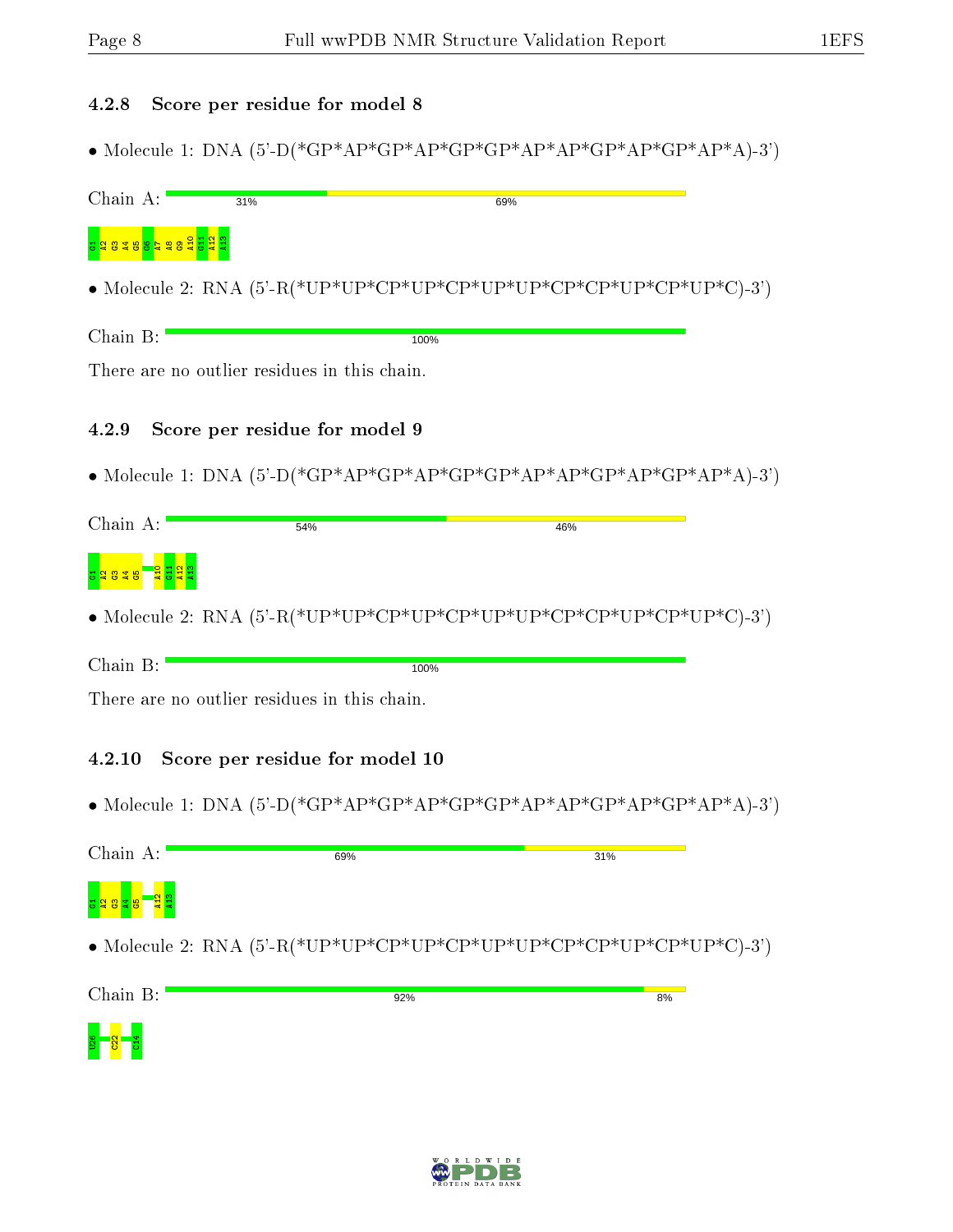### 5 Refinement protocol and experimental data overview  $\binom{1}{k}$

The models were refined using the following method: *molecular mechanics distance geometry* matrix relaxation.

Of the 10 calculated structures, 10 were deposited, based on the following criterion: back calculated data agree with experimental NOESY spectrum, structures with the least restraint violations, structures with the lowest energy.

The following table shows the software used for structure solution, optimisation and refinement.

| Software name   Classification |                    | Version |
|--------------------------------|--------------------|---------|
| .IU MN A                       | structure solution | 10      |
| I R M A                        | refinement         | 95      |

No chemical shift data was provided. No validations of the models with respect to experimental NMR restraints is performed at this time.

COVALENT-GEOMETRY INFOmissingINFO

#### 5.1 Too-close contacts  $(i)$

In the following table, the Non-H and H(model) columns list the number of non-hydrogen atoms and hydrogen atoms in each chain respectively. The H(added) column lists the number of hydrogen atoms added and optimized by MolProbity. The Clashes column lists the number of clashes averaged over the ensemble.

|  |      | Mol   Chain   Non-H   H(model)   H(added)   Clashes |  |
|--|------|-----------------------------------------------------|--|
|  |      | 44                                                  |  |
|  | 5310 |                                                     |  |

The all-atom clashscore is defined as the number of clashes found per 1000 atoms (including hydrogen atoms). The all-atom clashscore for this structure is 0.

All unique clashes are listed below, sorted by their clash magnitude.

| Atom-1 | Atom-2                          |      | $\mid \text{Clash}(\textrm{\AA}) \mid \text{Distance}(\textrm{\AA}) \mid \text{}$ | <b>Models</b> |  |
|--------|---------------------------------|------|-----------------------------------------------------------------------------------|---------------|--|
|        |                                 |      |                                                                                   | Worst   Total |  |
|        | $1:A:9:DG:H2"$   $1:A:10:DA:C8$ | 0.43 | 2.48                                                                              |               |  |

### 5.2 Torsion angles (i)

#### 5.2.1 Protein backbone (i)

There are no protein molecules in this entry.

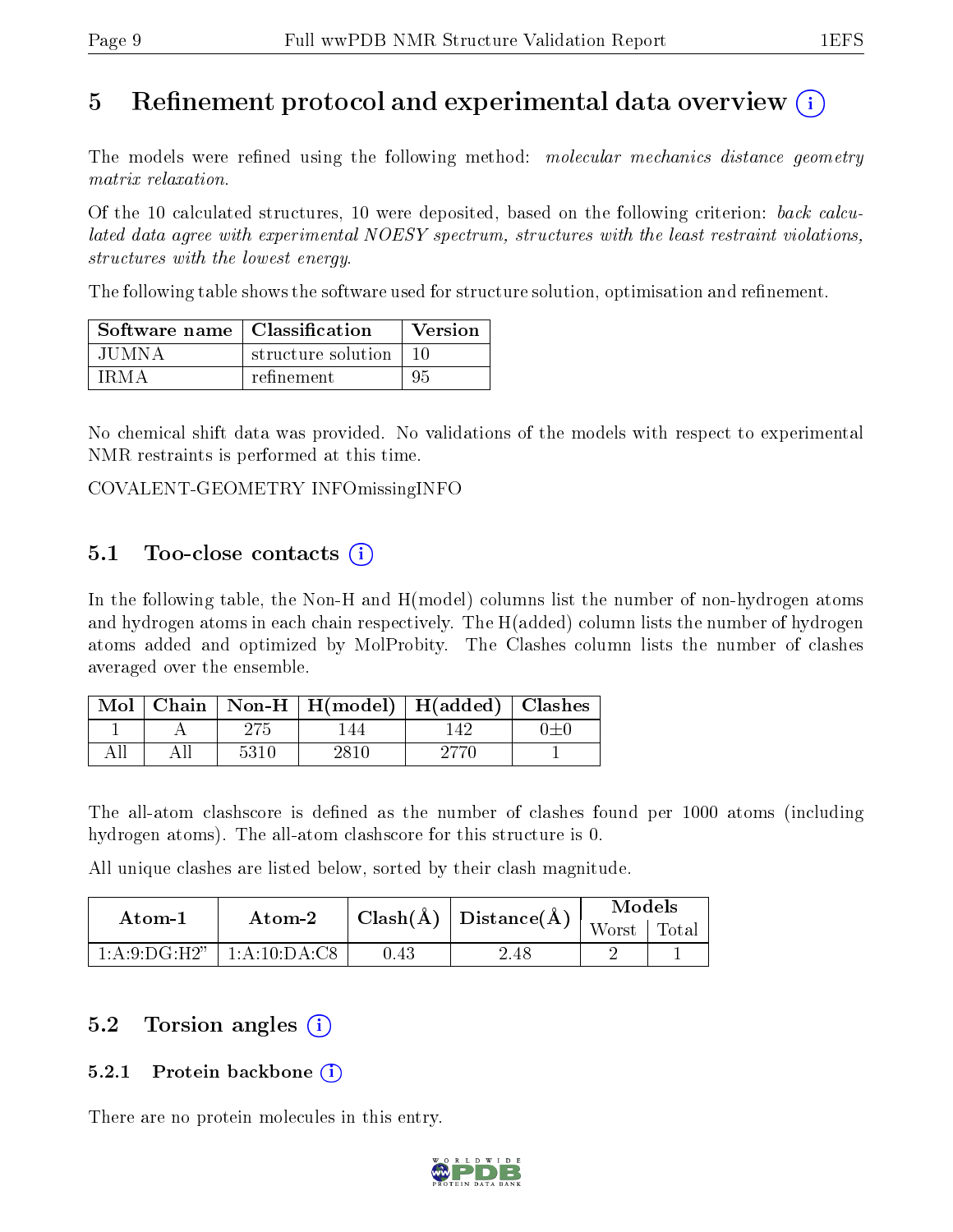#### 5.2.2 Protein sidechains  $(i)$

There are no protein molecules in this entry.

#### 5.2.3 RNA [O](https://www.wwpdb.org/validation/2017/NMRValidationReportHelp#rna)i

| Mol | Chain | Analysed        | <b>Backbone Outliers   Pucker Outliers   Suiteness</b> |                       |                 |
|-----|-------|-----------------|--------------------------------------------------------|-----------------------|-----------------|
|     |       | $12/13$ (92%)   | $0 \pm 0$ $(0 \pm 0\%)$                                | $0\pm 0$ $(0\pm 0\%)$ | $0.48 \pm 0.11$ |
|     |       | $120/130(92\%)$ | $(0\%$                                                 | $0(0\%)$              | $0.48\,$        |

The overall RNA backbone suiteness is 0.48.

There are no RNA backbone outliers to report.

There are no RNA pucker outliers to report.

#### 5.3 Non-standard residues in protein, DNA, RNA chains (i)

There are no non-standard protein/DNA/RNA residues in this entry.

#### 5.4 Carbohydrates  $(i)$

There are no carbohydrates in this entry.

#### 5.5 Ligand geometry  $(i)$

There are no ligands in this entry.

#### 5.6 [O](https://www.wwpdb.org/validation/2017/NMRValidationReportHelp#nonstandard_residues_and_ligands)ther polymers  $(i)$

There are no such molecules in this entry.

#### 5.7 Polymer linkage issues  $(i)$

There are no chain breaks in this entry.